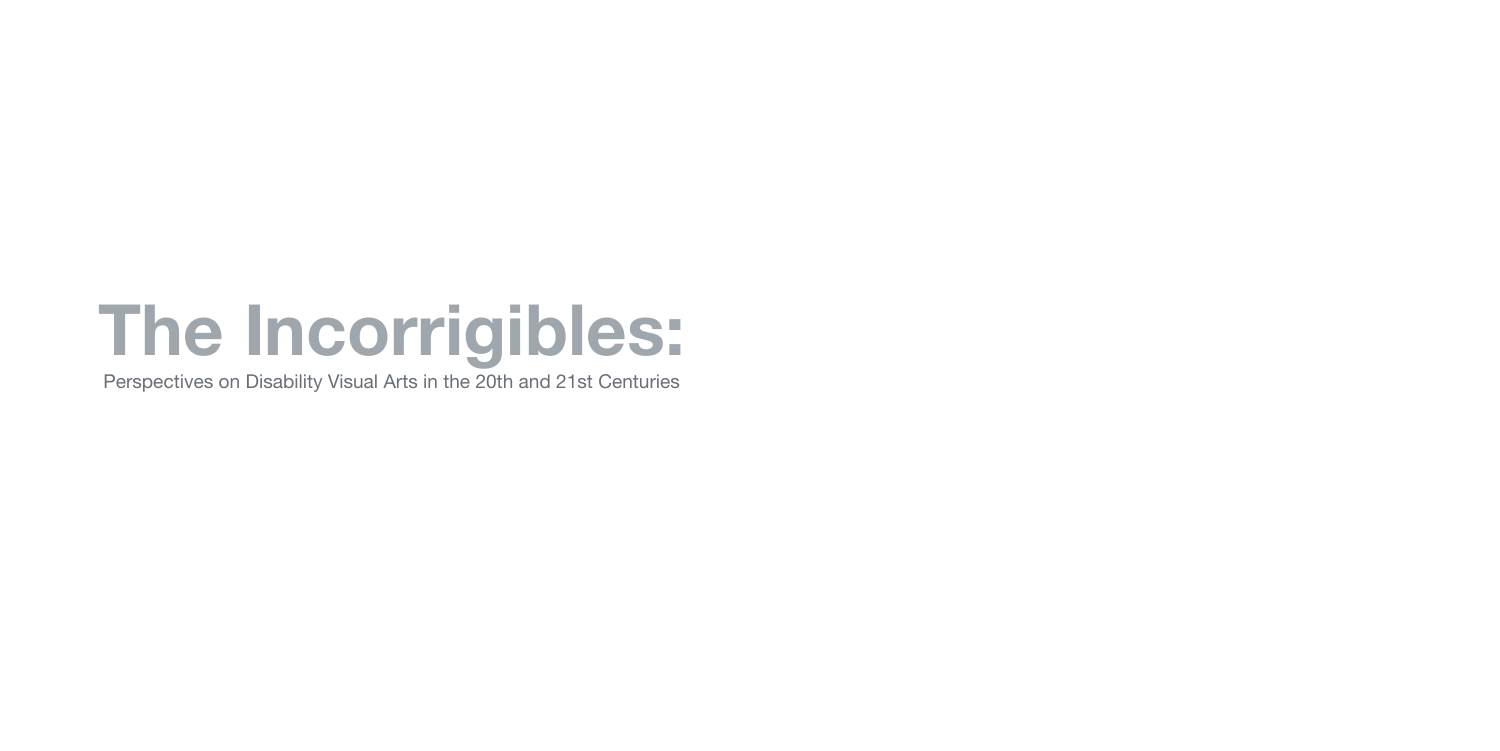won't be able to explore this question as fully as I might hope, but I would like to offer some reflections and ideas regarding my experiences with *'international'* Disability Arts in the past five years. Much of my thinking wholeheartedly agrees with many of the points that Grigely makes about the many roadblocks that Disabled artists and disability politics continue to face, although I would like to suggest that this *'nowhere'* might be shifted, albeit subtly, towards *'somewhere'*, concluding with a question mark, to indicate that this is an openended, yet contentious conversation.

As an Australian woman living and working in California, USA, who identifies as physically Disabled according to the Social Model of Disability, I am often asked for my opinion on the state of Disability Arts in various countries,

## **Beautiful Progress to Somewhere?**

## **Amanda Cachia**

In 2011, the deaf artist and scholar Joseph Grigely wrote an excellent and influential essay, entitled 'Beautiful Progress to Nowhere,' which contributed towards an extensive collection of commissioned texts compiled and edited by Aaron Williamson for the journal, *Parallel Lines.* The online journal was facilitated and hosted by the Serpentine Gallery in London and funded by Arts Council England.<sup>1</sup> In the text, Grigely talked of how *'there are no easy answers about disability, and no easy answers for Disabled artists. We make progress where we can, even beautiful progress to nowhere, straight into a wall.'*<sup>2</sup> Grigely was making reference to a work by artist Stephen Lapthisophon, which formed part of his solo show at Gallery 400 at the University of Illinois in 2002, entitled 'Within Reasonable Accommodation.'3

Lapthisophon had created a bright greencoloured wheelchair ramp, leaned up against a wall, and Grigely used this as an analogy and metaphor for the ambiguous state of the disability legislation around the Americans with Disabilities Act (ADA) of 1990, and the continued obstacles (or walls) faced by artists in securing *'reasonable accommodation'.*

I use Grigely's essay to turn his complex statement into a question – has Disability Arts, indeed, made beautiful progress to nowhere, certainly since Grigely wrote his essay, but also more broadly in the 20th and 21st centuries? The word constraints of this essay mean that I



above: Stephen Lapthisophon, *Ramp*, Painted wood, 61 x 10 x 91.5cm, 2002. Photograph Stephen Lapthisophon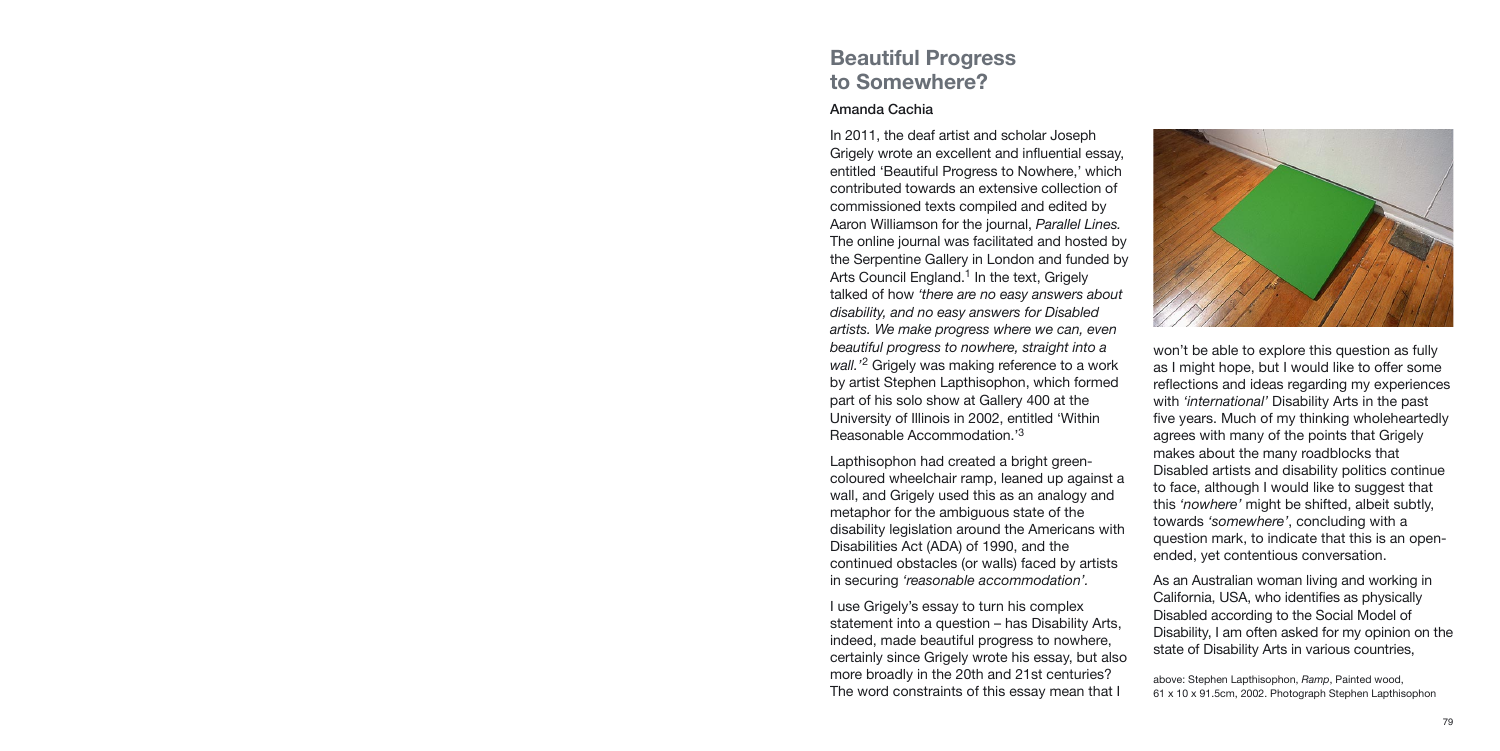specifically that of Australia, Canada, the UK, and the USA (indeed, I cannot speak of the state of Disability Arts outside of these places owing to my limited contact). My response to this question typically suggests that I feel that public arts funding towards disability-based creative initiatives in both the UK, Canada and Australia is quite robust, with the UK at the forefront and as the clear leader in this regard. One thinks of organisations such as Shape Arts in London, DASH in Shrewsbury, Arts Access Australia as Australia's peak body for the arts (along with many other smaller disability-arts organisations throughout its various states), and Tangled Art + Disability based in Toronto as the Canadian counterpart. On the other hand, the USA tends to excel at offering rigorous academic opportunities in disability studies (although not strictly Disability Arts), and the Society for Disability Studies is very active at staging annual conferences and publishing its peer-reviewed journal, *Disability Studies Quarterly.*

Whilst there are few departments dedicated wholly to disability studies in various universities and colleges (Ohio State University and University at Buffalo are some examples), disability studies invariably pops up as a minor subject, housed within other humanities-based academic departments.4

My response to this question only truly scratches the surface of the representation, growth and development of 'Disability Arts', for it also arguably encompasses a very narrow definition of what it might come to mean. For example, another facet might consist of the proliferation of Disabled models who are now achieving great national and international

success on the world stage and are working to challenge normative and deeply ingrained aesthetic ideals, such as Madeline Stuart, Nyle DiMarco, and Rebekah Marine, who embody Down's Syndrome, deafness and amputee form in that order. In other words, 'Disability Art' has proliferated across the globe in ways beyond the purely visual, where its representation can be experienced in all art forms including theatre, dance, music, architecture, new media, poetry, curatorial studies, and creative writing.

The themes and ideas that developed in my exhibitions have also been the source of my overall scholarly writing and thinking, including any outcomes evaluated through visitor attendance and feedback.<sup>6</sup>

Pedagogically, a number of scholars have also developed handbooks, offering templates for how to teach Disability Arts in the classroom, such as Petra Kuppers and Alice Fox and Hannah Macpherson.<sup>5</sup> Conferences and symposia on 'Disability Arts' have also blossomed, including the current 2016 'Cripping the Arts' conference that recently took place in Toronto thanks to Tangled Art + Disability, not to mention DASH's own 'Awkward Bastards' held at mac Birmingham in 2015. Disability Arts festivals are also flourishing: DaDaFest in Liverpool continues to remain strong, while the brand new US counterpart, DisArt, based in Grand Rapids, Michigan is leading the charge for a new quality and branding of experience for visitors to engage in the vibrancy that is Disability Arts, officially launched in 2015 and securing significant national arts funding through the National Endowment for the Arts.

Despite all this *'somewhere'* – progress that is occurring – which suggests that the voice of disability and Disabled artists is becoming much louder, more prolific and noticeable than several decades ago, many of us in disability communities still face ongoing 'walls' or barriers within our daily lives. The world was not built for Disabled people, and this fact continues to remain true. We also wrestle with challenging terms and definitions, and this is especially wrapped up with the d-word itself ('d' for 'disability'): which persistently presents a ghettoising conundrum for artists and arts workers alike, who often have to carefully and strategically consider the vicissitudes of selfidentification in relation to their complex embodiment, or even their politics, no matter how earnest and strong.<sup>7</sup>

The world of athleticism and sports has also launched substantial artistic and funding opportunities for 'Disability Arts', such as the *Unlimited* programming that stemmed from the

Olympics and Paralympics in London in 2012, and the PanAm and ParaPanAm Games in Toronto in 2015.

'Disability Arts' also encompasses politics and activism around access, and accommodation. Myself, along with several self-identifying Disabled colleagues at institutions like the University of California Berkeley, including Georgina Kleege, an independent artist Carmen Papalia, are especially interested in issues of 'creative access', where we aim to disseminate and illustrate evolving radical and transgressive ideas in curatorial design for how museum and gallery workers might become competent in building and delivering accessible multi-media practices in museums. We consider innovation in curatorial practice that advances the goal of increasing access to exhibitions by people with sensory, cognitive and physical disabilities. Considering accessible design principles for a wide-range of bodies is critical for the future direction of *all* modalities of design.

For my own part, in terms of attempting to make a contribution towards 'Disability Arts', I am currently working on my PhD dissertation, and my research and scholarship is broadly based at the intersection of contemporary art, the politics of space, and disability studies, where I seek to explore how various Disabled artists and their corresponding audience members engage with the architectures of public space, ranging from the museum to the street; issues that have never before been addressed in art history and criticism. By focusing specifically on aspects of performance, vision and sound, exhibition design, socially engaged, discursive art

practice and everyday urban architectures through the work of contemporary Disabled artists, I aim to build a new discourse for the phenomenology of the Disabled spectator. Much of my methodological research over the past few years has also revolved around my curatorial projects with Disabled artists based in Canada and the USA.

This past winter, 2016, New York-based artist and wheelchair user Park McArthur staged her first solo exhibition in London entitled *Poly*, at the Chisenhale Gallery<sup>8</sup>. McArthur's installation explored *'what it is to bear, to accommodate and to cushion…and the inseparable material*